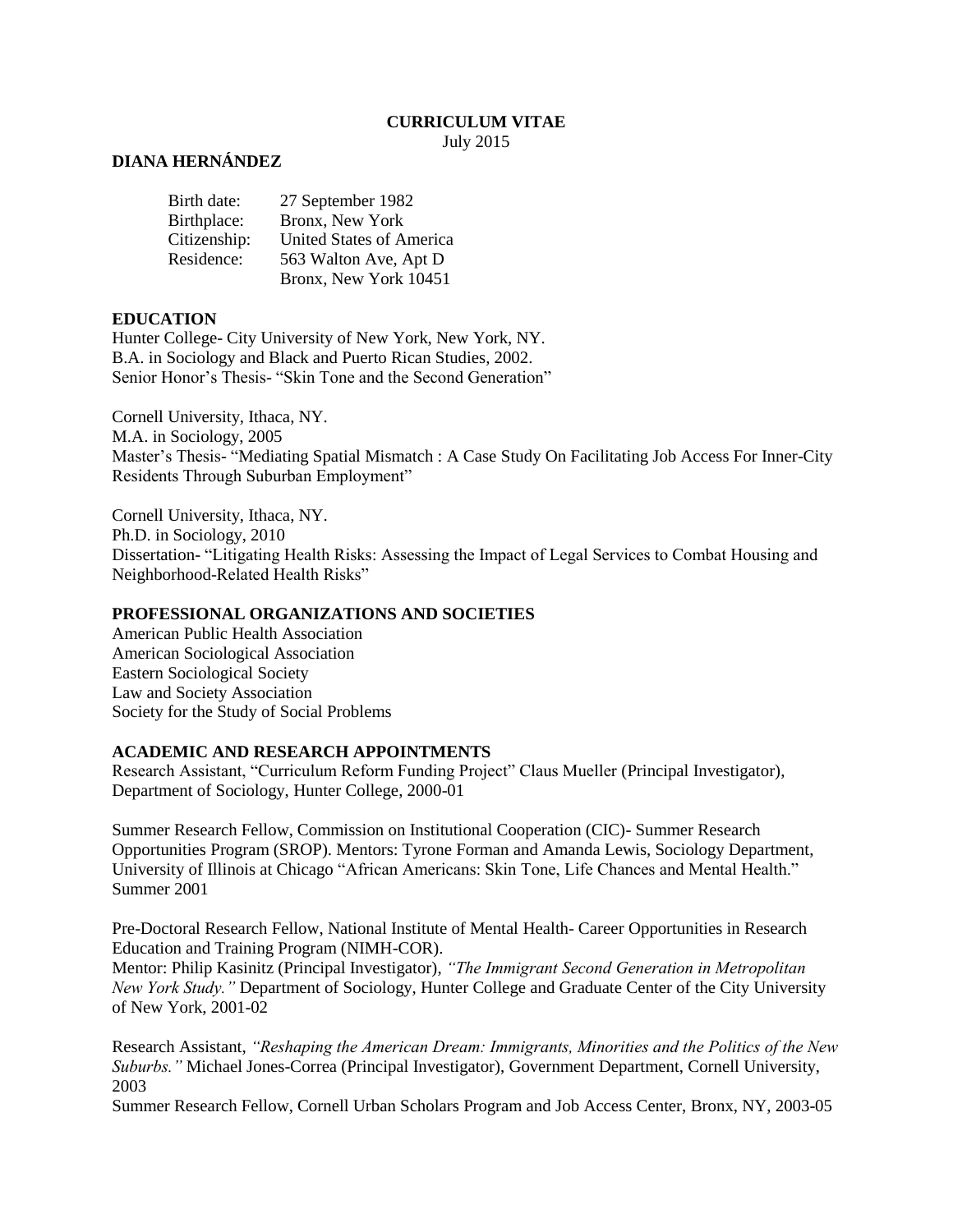Graduate Research Assistant, *Latino National Survey (LNS),* Michael Jones-Correa, (Principal Investigator) Government Department, Cornell University, 2006-07

Program Evaluator, *Dorchester Housing and Neighborhood Study,* Medical Legal Partnership for Children, Boston Medical Center, Boston, MA, 2006- 2009

Summer Research Fellow, Mathematica Policy Research, Inc., Cambridge, MA, 2007

Doctoral Dissertation Fellow, National Science Foundation, Law and Society Association and American Bar Foundation, Chicago, IL, 2008-2009

Associate Research Scientist, Department of Sociomedical Sciences, Mailman School of Public Health, Columbia University, 2009- 2011

Assistant Professor, Department of Sociomedical Sciences, Mailman School of Public Health, Columbia University, 2011- Present

#### **FELLOWSHIP AND AWARDS**

- Dean's List, Hunter College, 1999-2002
- Peter Vallone Merit Scholarship, Hunter College, 1999-2002
- Institute for the Recruitment of Teachers, Phillips Academy, Associate, 2001-02
- Charlotte Hughes Devree Scholarship, Hunter College, 2002
- Ford Pre-Doctoral Minority Fellowship Alternate/Honorable Mention, 2002 & 03
- Sage Fellowship, Cornell University, 2002-04
- Provost's Diversity Fellowship, Cornell University, 2005-06
- Latino Studies Program, Graduate Research Grant. Cornell University, 2006-07
- Center for the Study of Inequality and Bronfrenbrenner Life Course Center-Graduate Seed Grant Competition, Cornell University, 2006-07
- Atlantic Philanthropies Foundation, funding for MLPC program evaluation, 2006-08
- Cornell University Graduate School, Conference Travel Grant, 2007-08
- National Science Foundation, American Bar Foundation and Law and Society Association, Law and Social Science Dissertation Fellowship- 2008-09
- PRIDE Scholarship in Comparative Effectiveness Research, Mailman School of Public Health, Columbia University, 2011-2012
- Young Leader in Affordable Housing, National Housing Conference, 2013
- Young Leadership Coalition, New York Housing Conference, 2013
- JPB Environmental Health Fellow, JPB Foundation and Harvard School of Public Health, 2014-2017

#### **GRANTS**

Current Projects

1. Project Title: Inter-city study of community engagement in parks, children and adolescent health Funder: National Institutes of Health- Eunice Kennedy Shriver National Institute of Child Health & Human Development

Grant Number: 1 R13HD071388-01

Role: Principal Investigator

Project Period: 01/01/2012 – 12/31/2015; Budget: \$30,000

Description: Project to support the development of community-academic partnerships related to parks and health in Northern Manhattan and the Hill District in Pittsburgh, PA.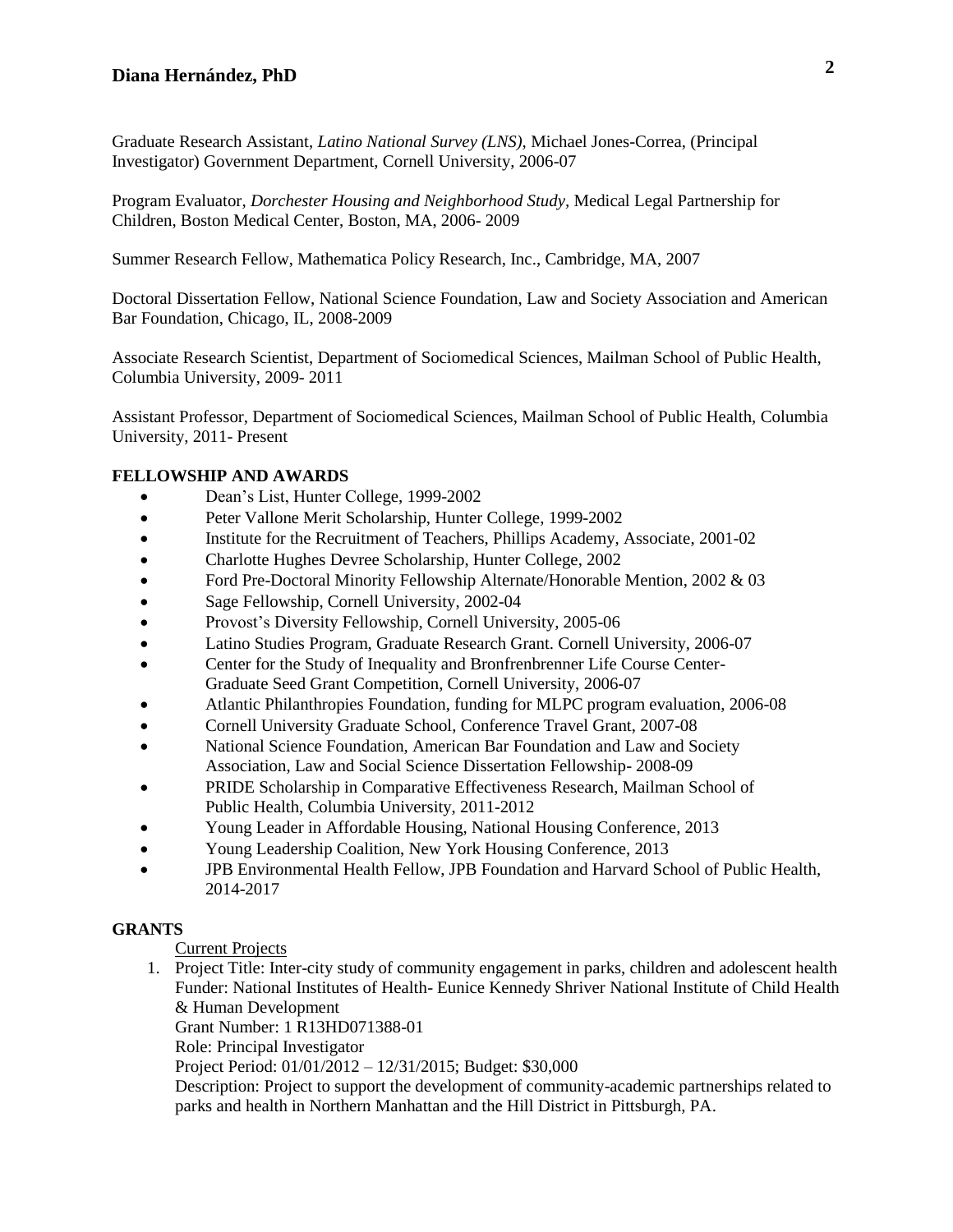- 2. Project Title: "Assessing the Impact of Clean Heat Policy Intervention in New York City" Funder: National Institute of Environmental Health Sciences Grant Number: 1 R21 ES024108-01 Role: Principal Investigator (with co-Investigators: Steven Chillrud, Xinhua Liu, other significant Contributor: Matt Perzanowski and Consults: WE ACT) Project Period: 1/20/2014-12/31/2015; Budget \$275,000 Description: This project will examine indoor/outdoor air quality and resident health in 30 Northern Manhattan buildings prior to and one-year post heating fuel conversion mandated by NYC Clean Heat Initiative.
- 3. Project Title: Resilience and Sandy Response among NYC Public Housing Residents Funder: Health and Human Services Principal Investigator: Dave Evans, PhD Role: Co-Investigator Community Partner: WE ACT Project Period: September 2013-2015; Budget \$276,143 Description: This will assess the resilience of residents of high-rise public housing in responding to Sandy's impact and develop training tools to improve preparedness and promote residents' resilience in responding to future climate events or other building emergencies.
- 4. Project Title: Examining the Impact of Rental Assistance Demonstration on Children Living in Public Housing Communities Funder: Housing and Urban Development Principal Investigator: Yumiko Aratani, PhD Role: Co-Investigator (also with Jeanne Brooks-Gunn) Project Period: October 2013-2016; Budget: \$400,000 Description: This study will examine the impact of Rental Assistance Demonstration on the educational outcomes of low-income children living in public housing in California and how the effect of RAD varies by changes in housing stability and quality as well as the level of resident engagement in RAD implementation using mixed methods.
- 5. Project Title: Qualitative Analysis of Client Retention in the NYC Nurse-Family Partnership (NFP) Program Funder: Fund for Public Health in New York on behalf of the NYC Department of Health and Mental Hygiene and the Nurse-Family Partnership program. Role: Co- Principal Investigator (with Amelie Petitclerc co- PI; Jeanne Brooks-Gunn, advisor; Sarah Berk, study coordinator; Anne Martin, consultant) Project Period: November 2013 – May 2015; Budget: \$40,000 Description: This project will provide a better understanding of client attrition in the NYC NFP, in order to guide efforts to (1) improve retention rates and (2) better frame the issue of attrition in communications with the public and potential funders.
- 6. Project Title: A Washington Heights Community Diagnosis Funder: New York Presbyterian (Global Research and Analytics for Public Health- GRAPH) Role: co-Investigator (with Crystal Fuller, Peter Muennig and Qixuan Chen) Project Period: January 2014 – February 2016; Budget: \$1,600,000 Description: This project will pioneer the examination of features of health systems that are responsive to community health needs and optimize health for lower costs by delivering a rigorous multi-modal community diagnosis of the local Washington Heights community while refining and extending methods that can be used in other settings.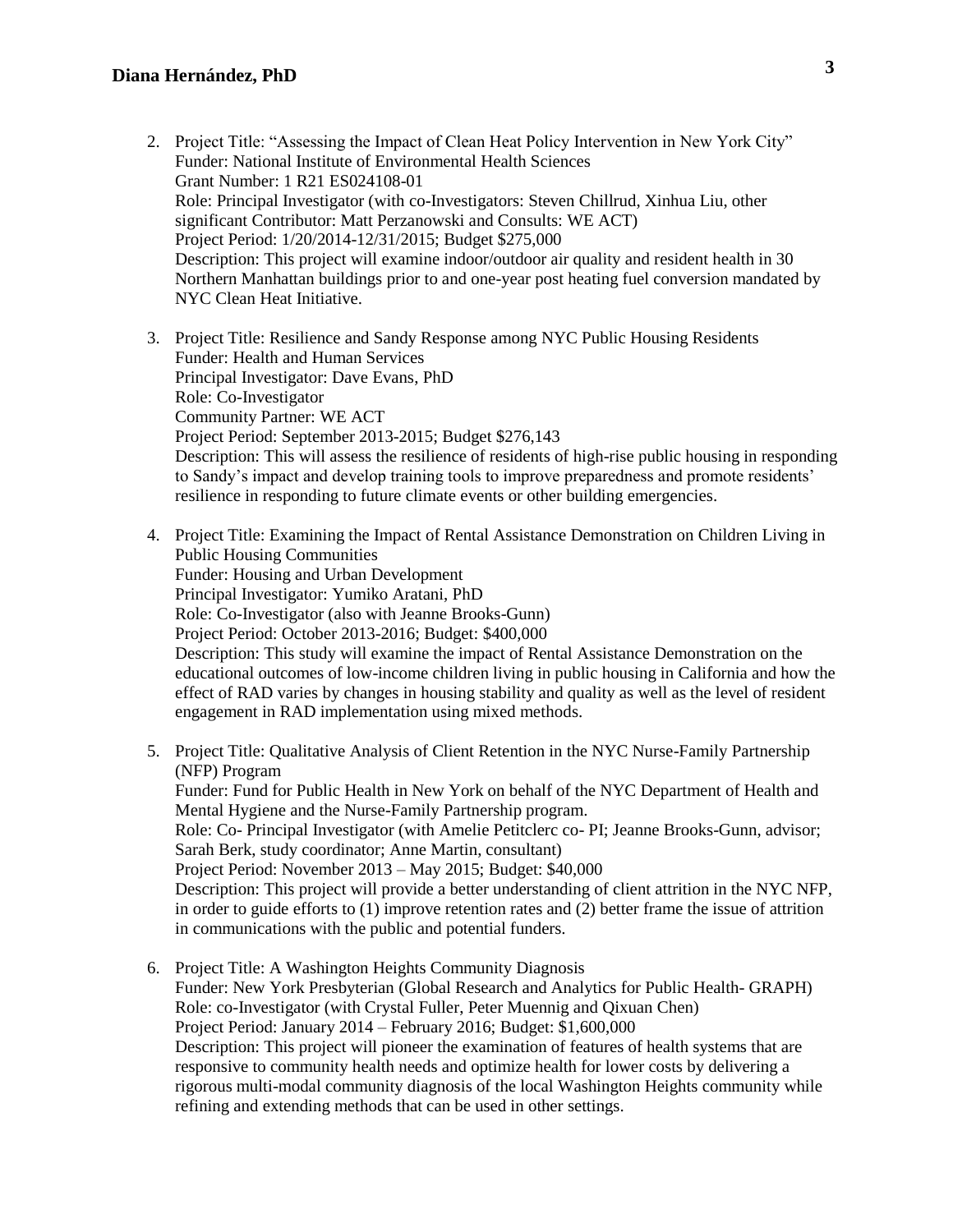- 7. Project Title: Bundled Rapid HIV/HCV Testing Intervention to Increase Receipt of Test Results Funder: National Institute of Drug Abuse Grant Number: 1 R34 DA038530-01 Principal Investigators: Jemima A. Frimpong, PhD and Thomas D'Aunno, PhD Role: Co-Investigator Project Period: 2015-2018 Description: This project seeks to develop and test a bundled rapid HIV/HCV testing intervention (joint offer of HIV and HCV testing at the point of service), in order to increase the receipt of HIV and HCV test results among patients of drug abuse treatment programs.
- 8. Project Title: Enhanced HIV Care Access & Retention for Drug Users in San Juan, Puerto Rico Funder: National Institute of Drug Abuse Grant Number: R01 Principal Investigators: Lisa Metsch, PhD and Jorge Santana, MD Role: Co-Investigator and Lead Ethnographer Project Period: 2013-2018 Description: This study evaluates both the effectiveness and cost of implementation of a community-level structural approach to maximize outcomes along the implementation cascade of testing, linkage, ART initiation, engagement and retention in care, for a disproportionally affected subpopulation of marginalized injection drug users in Puerto Rico.

#### Past Projects

- 9. Project Title: "Energy Insecurity: Examining Energy, the Built Environment and Health Among Vulnerable Populations in the Context of Climate Change" Funder: Provost Office, Columbia University Role: Principal Investigator Project Period: 2/15/2013- 2/14/2014; Budget \$25,000 Description: Study on the impact of energy efficiency interventions on health and finances of low-income householders
- 10. Project Title: "Up in Smoke: A Community-based Participatory Research Project on the Conversion Process to Cleaner Burning Fuel in Northern Manhattan" Funder: NIEHS Center for Environmental Health in Northern Manhattan (ES009089) Role: Principal Investigator (with Steven Chillrud, Matthew Perzanowski, Xinhua Liu) Community Partner: WE ACT (Milka Rodriguez, Cecil-Corbin Mark) Project Period: 7/1/2013-6/30/2014; Budget \$25,000 Description: Pilot project to examine indoor/outdoor air quality prior to and one-year post heating fuel conversion mandated by NYC Clean Heat Initiative.
- 11. Project Title: "Gender, Power and Latino Men's HIV Risk" Principal Investigator: Miguel Muñoz-Laboy, DrPH Role: Ethnographer Description: (NIH–NICHD R01; 10/2009–07/2012). This study examined the social determinants of HIV risk among behaviorally bisexual Latino men in New York City.
- 12. Project Title: "Dorchester Housing and Neighborhood Study" Role: Principal Investigator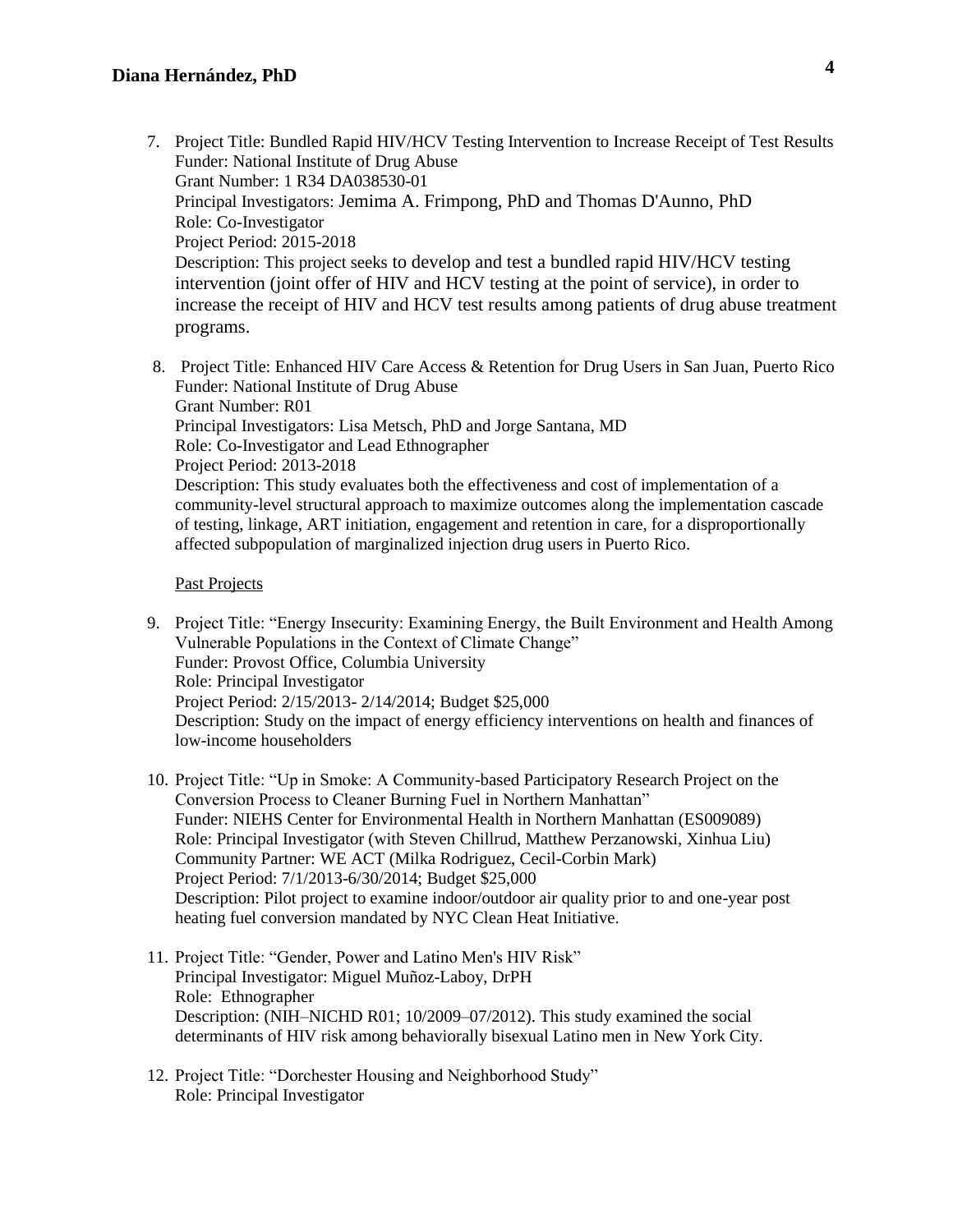Funder: Atlantic Philanthropies Project Period: 2006-2009, \$40,000 Description: Dissertation project on the impact of Medical Legal Partnerships on health and legal outcomes of low-income patients

#### **TEACHING EXPERIENCE**

Fall 2003, SOC 101: "Introduction to Sociology" *Teaching Assistant,* Department of Sociology, Cornell University

Spring 2004, GOV 210: "Race in the United States and at Cornell University" *Teaching Assistant*, Government Department, Cornell University

Fall 2004, SOC 101: "Introduction to Sociology" *Teaching Assistant,* Department of Sociology, Cornell University Spring 2005, SOC 265: "Latinos in the USA" *Teaching Assistant,* Department of Sociology, Cornell University

Spring 2005, "Race, Racism and the Law in the U.S." *Instructor,* Graduate Student School Outreach Program, Cornell University Charles O. Dickerson High School, Trumansburg, NY

Summer 2005, SOC 217: "Race and Ethnic Relations" *Adjunct Lecturer,* Department of Sociology, Hunter College, CUNY

Spring 2008, "PAM 337: Race and Ethnic Differentiation" *Teaching Assistant*, Department of Policy Analysis and Management, Cornell University

Spring 2011, "Medical Sociology: Theory, Research and Critical Perspectives in the Sociology of Health and Illness" *Instructor*, Intensive Course for STAR Program, Hanoi Medical University, Vietnam

Fall 2011- Spring/Fall 2012 & Fall 2014, P8785: "Qualitative Research Design in Public Health" *Instructor*, Department of Sociomedical Sciences, MSPH, Columbia University

Spring 2012, NMED K4300: Research Methods in Narrative Medicine" *Instructor*, Department of Narrative Medicine, School of Continuing Education, Columbia University

Summer 2012 & 2013, "Health Disparities and Cultural Competence" *Instructor*, Summer Public Health Scholars Program, Office of Diversity - College of Physicians & Surgeons, Columbia University Medical Center

Fall 2013, P8782 "Applied Qualitative Data Analysis with Atlas.ti"\* *Instructor*, Department of Sociomedical Sciences, MSPH, Columbia University \*Original Course developed for SMS

#### **OTHER PROFESSIONAL ACTIVITIES A. Social Entrepreneurship and Consulting**

Research Consultant, *Latino Gay Men's Project*, National Alliance of State and Territorial AIDS Directors (NASTAD) and National Institute of Health- Office of AIDS Research. 2010-2012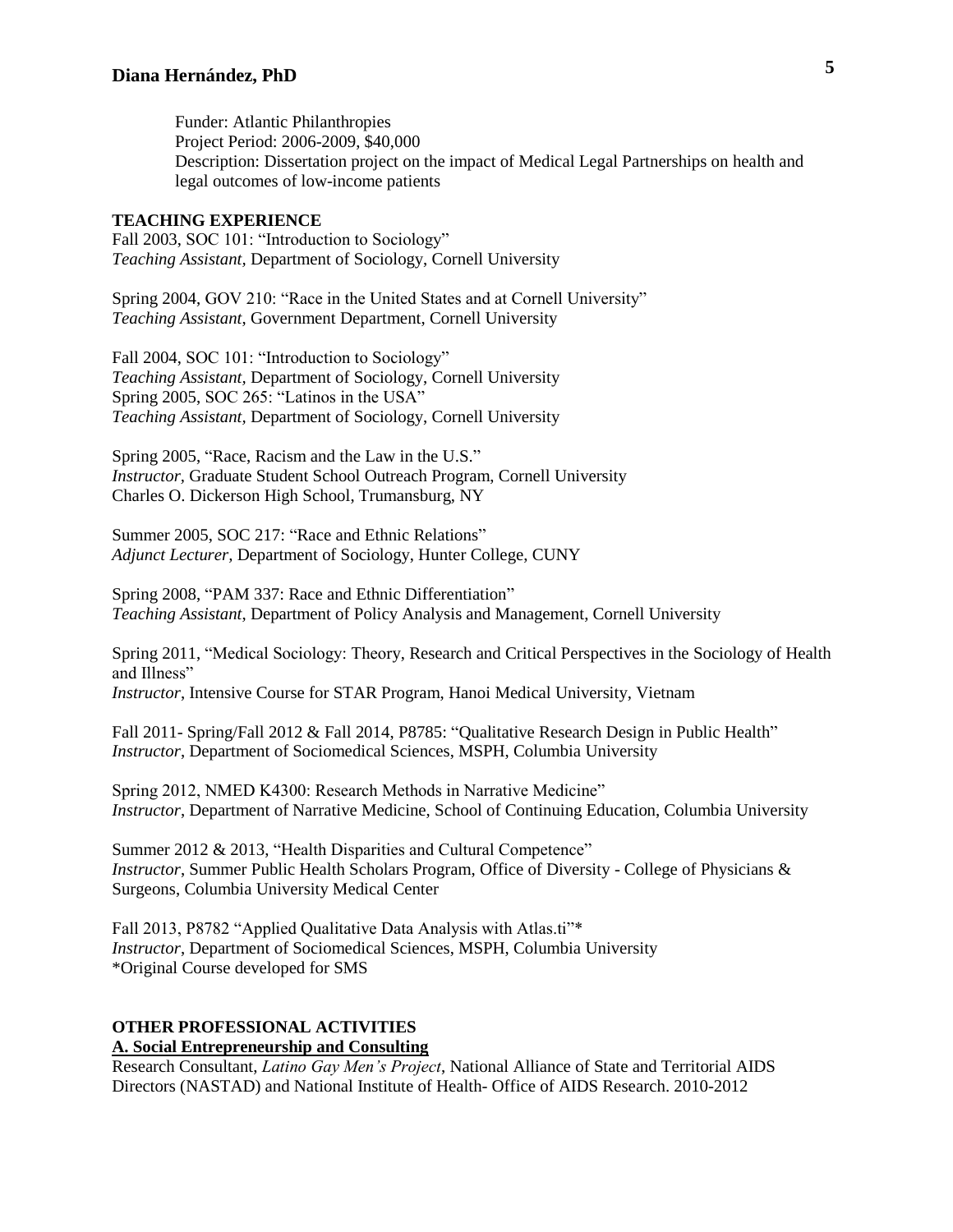Founder and Principal, **Community-Oriented Research and Solutions, Inc**. Private enterprise dedicated to evaluation and technical assistance services 2012-present. Clients Include:

- Social and Scientific Systems. *Initiative on AIDS in Hispanic Communities* March July 2012
- SAMHSA- HELP PSI, Bronx AIDS Services and Citiwide Harm Reduction. Young Men who have Sex with Men Bronx Health Collaborative. 2013-2014

Founder and Principal, **Alchemy by Design, Inc**. Private real estate enterprise dedicated to purchasing and managing properties in the South Bronx to attract upwardly mobile residents to Mott Haven/Melrose.

• Portfolio currently includes 3 properties with 7 individual units since 2012.

### **B. Professional Service**

*Reviewer*: American Sociological Review, Youth and Society, Journal for the Poor and Underserved; Housing Studies; Housing Policy Debate; and Poverty and Public Policy. *Editorial-Board Member*, Journal of Community Medicine & Health Education

### **C. Academic Service**

*Student Representative,* NIMH-COR Selection Committee, 2002 *Graduate Student Representative,* Latino Studies Program Advisory Board, Cornell 2003-05 *Graduate Advisor,* Puerto Rican Student Association, Cornell University, 2004-05 *Volunteer Instructor,* Graduate Student School Outreach Program, Cornell University, 2005 *Reviewer*, Master's Thesis, Sociomedical Sciences, 2010-present *Doctoral Admissions Review Committee Member*, Sociomedical Sciences, 2012-present *Founder*, Energy Equity Housing and Health (E2H2) Working Group *Co-convener and Member*, City Life Is Moving Bodies (CLIMB) Consensus Group *Faculty Scholar*, Dean's Initiative on the Prevention of Incarceration *Facilitator*, "Self, Social, Global Awareness," Mandatory Cultural Competency training program for incoming graduate students at Mailman

*Steering Committee Member*, "Healthy Housing and Indoor Environments Conference," sponsored by the NIEHS Center for Environmental Health in Northern Manhattan and WE ACT. Fall 2014

## **D. Student Advising**

Doctoral Students (Dissertation Committee Member)

2012-13, Kristin McCarthy, *"Social Capital and Health: A multidimensional approach"*

2012- present, Brennan Rhodes-Bratton, pre-dissertation advisor and IMSD mentor

2013- present, Alejandra Aguirre, "*Community Integration among Latino Stroke Survivors: An ecological framework*"

2014 Ana Stefancic, "If I stay by myself, I feel safer": Dilemmas of Social Connectedness among Persons with Psychiatric Disabilities in Housing First."

2014- present, Daniel Carrión, pre-dissertation advisor and IMSD mentor

### Master's Students- Thesis Sponsor

2012

- Mallika Bhandarkar, "*Who are we really helping? The role of gender in housing interventions in HIV treatment adherence for urban, HIV-positive populations with housing insecurity"*
- Margaret Wurth, *"HIV Criminalization: A Review"*
- Karent Zorogastua, *"Barriers and Facilitators to Self-Management among Hispanic Patients with Severe Mental Health Illness and at Risk for Cardiovascular Disease"*
- Shula Melamed, *"Self- Subjectification: Women and Pole Dancing"* (Research Advisor)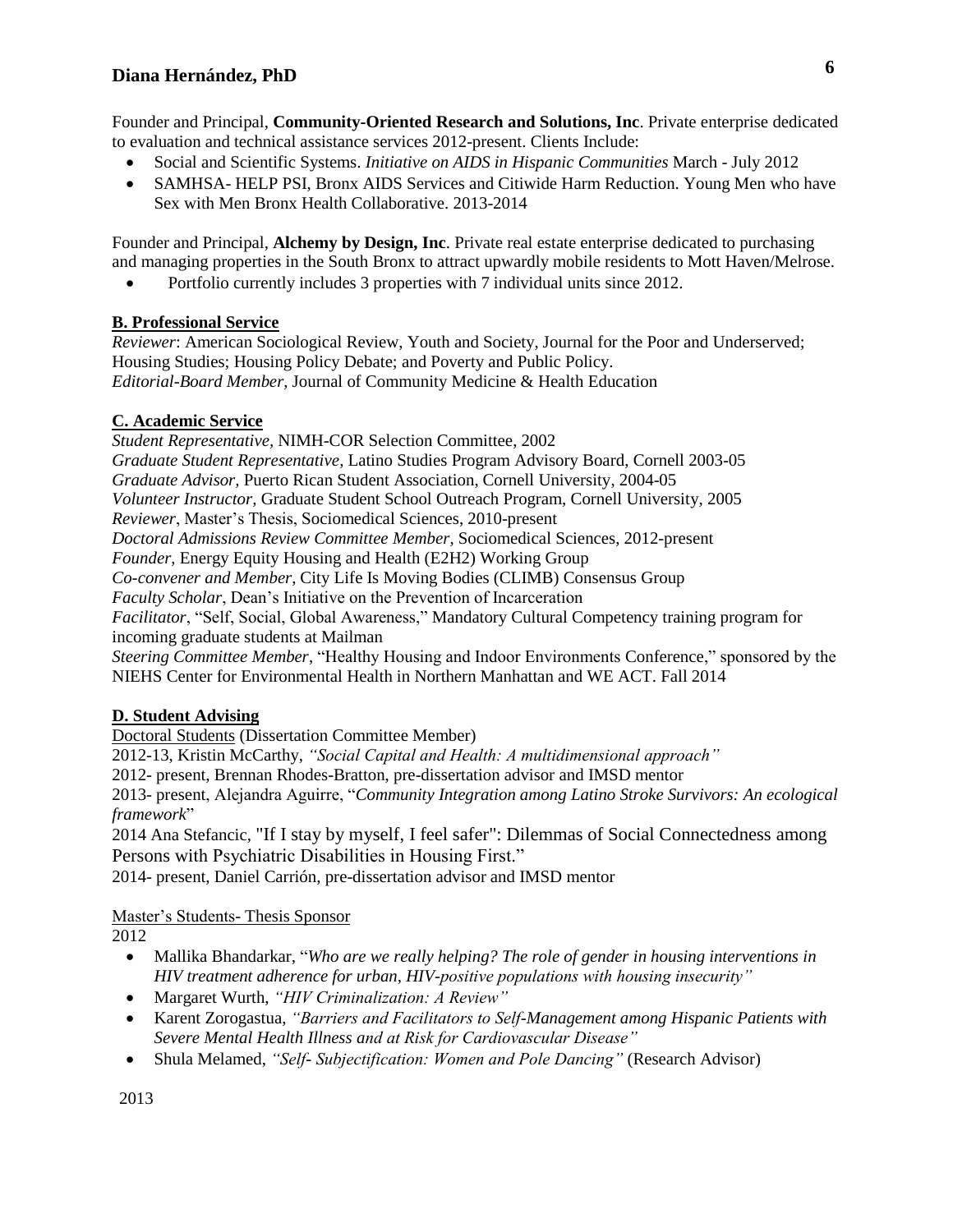- Sarah Berk, "*To Stay or Leave: A Grounded Theory study of Retention and Engagement in Home Visitation Programs"*
- Yvonne Chang, "*Family Support Among Formerly Incarcerated Women in the Bronx"*
- Shintien Cheng, "*Weapon of War: Understanding Sexual Violence in the Democratic Republic of Congo*"
- Sasha Simon, *"Group level interventions for African American females: A Literature Review"*

## 2014

- Jennifer Coico. "*Food and the Environment.*"
- Megan Galeucia. "*Food Justice: A new Public Health Paradigm*."
- Gloria Diaz, "*Racial Identity and Food/Obesity among Black and Latino Youth*"
- Monica Khan, *DREAM Project Diabetes among Bangladeshis in NYC* (Thesis/Practicum)

## 2015

- Rick Aguilar. "Get it in: Branding Sexual Communication through Social Marketing and Educational Entertainment"
- Anne Celovsky. "Water Insecurity and Health Equity in the Developed World: Case Studies of Climate Change, Economic Inequality and Policy Impacts."
- Carol Dreibelbis. "Eating at the Intersection of Health and Environmental Concerns: A Proposal for the Evaluation of SUNY Upstate Medical University's Meatless Monday Program."
- Celeste Russell. "Intervention Mapping: Reducing Stress by Reducing Household Energy Consumption."
- Praise Iyiewuare. "Black Women Sexual Violence, and Self-Perceptions: A Qualitative Study."
- Sonia Duenas. "A review of Latino/a Entrepreneurship while Considering Factors Associated with Acculturation."

## Energy Equity Housing and Health (E2H2) Working Group

*Present*: Douglas Phillips (MPH), Brennan Rhodes Bratton (MPH/DrPhc), Daniel Carrion (MPH/PhDc), Erika Meza (MPHc), Dennis Dacarett-Galeano (BAc), Celeste Russell (MPHc), Bonnie Gardner

*Past*: Jennifer Coico (MPH), Jennifer Feliz (BAc), Samantha Hillson (MPH), Marlene Ramos (MPH/PHDc) Melanie Valencia (MPH)

## **E. Community Volunteering**

*Volunteer,* Hebrew Home for the Aged at Riverdale, Bronx, NY, 1998-99 *Volunteer,* Yorkville Common Pantry- Project Dignity, New York, NY, 2001-02 *Mentor*, P.S. 35x and P.S. 114x, Bronx, NY, 2005- present *Member,* New York Cares (city-wide volunteer organization) *Board Officer (Treasurer) and Research, Evaluation and Quality Assurance Committee Chair*, BOOM! Health (formerly Citiwide Harm Reduction and Bronx AIDS Services), Bronx, NY 2011-2015 *Board Member,* South Bronx Overall Development Corporation, Bronx, NY 2013- present

## **PUBLICATIONS**

## **A. Original, peer reviewed articles (\* lead author):**

- A1. \*Hernández, Diana. "'I'm Gonna Call My Lawyer:' Shifting Legal Consciousness at the Intersection of Inequality." Special Issue of *Studies in Law, Politics and Society* on "Interdisciplinary Legal Studies: The Next Generation." vol. 51:95-121 March 2010
- A2. \*Hernández, Diana and Bird, Stephen. "Energy Burden and the Need for Integrated Low-Income Housing and Energy Policy," *Poverty & Public Policy:* 2:4, December 2010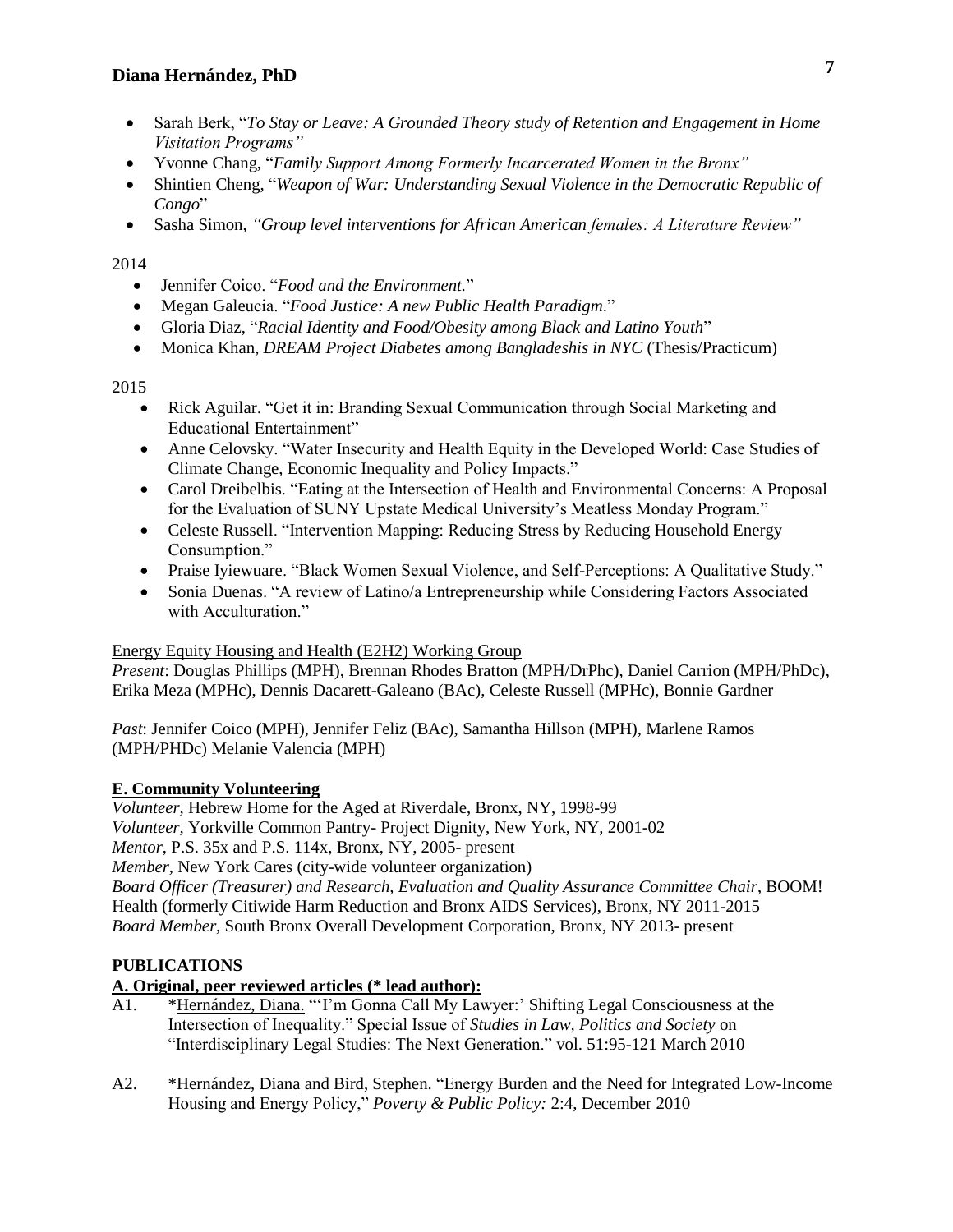- A3. \*Hernández, Diana, Weinstein, Hannah and Muñoz-Laboy, Miguel. "Deconstructing Violence in Hip-Hop Culture: Youth Perspectives on the Intersection of Interpersonal Violence and Urban Culture." *Youth and Society*. 2012. 44(4) 587-608
- A4. Bird, Stephen and Hernández, Diana. "Policy Options for the Split Incentive: Increasing Energy Efficiency for Low-Income Renters" *Energy Policy.* 2012. 48:506-514
- A5. \*Hernandez, Diana. "Energy Insecurity: A Framework for Understanding Energy, the Built Environment and Health among Vulnerable Populations in the Context of Climate Change." *American Journal of Public Health.* 2013. 104:3
- A6. Fuller, Crystal M.; Turner, Alezandria K.; Hernández, Diana; Rivera, Alexis V.; Amesty, Silvia; Lewis, Michael D.; Feldman, Stuart. "Attitudes toward Web application supporting pharmacist– clinician comanagement of postexposure prophylaxis patients" Journal of the American Pharmacists Association 2013; 53:632-639.
- A7. \*Hernández, Diana. "Affording Housing at the Expense of Health: Assessing the Impact of Housing Resolution Strategies on the Health of Poor Families" *Journal of Family Issues*. April 2014.
- A8. \*Hernández, Diana, Carrion, Daniel, Perotte, Adler, Fullilove, Robert. "Public Health Entrepreneurs: Training the Next Generation of Public Health Innovators**.**" *Public Health Reports*  November–December 2014 / Volume 129
- A9. Valera, P., Chang, Y., Hernández, D., & Cooper, J. Exploring kinship and social support in women with criminal justice backgrounds. *Journal of Offender Rehabilitation.2015*
- A10. \*Hernández, Diana. "That 'Extra Oomph:' The Role of Medical Legal Partnerships in Resolving Housing Problems for Poor Patients." *2015*
- A11. \*Hernández, Diana and Douglas Phillips. "Benefit or Burden? Perceptions of energy efficiency efforts among low-income housing residents in New York City" *Energy Research and Social Sciences. 2015*
- A12. \*Hernández, Diana. Sacrifice along the Energy Continuum: A Call for Energy Justice. *Environmental Justice*. 2015
- A13. \*Hernandez, Diana, Feaster, Daniel, Metsch, Lisa et al., "Prevalence of HIV and HCV Screening and Testing in Community-based Substance Abuse Treatment Programs" *AIDS and Behavior. 2015*

*Articles currently under review:*

- A14. \*Hernández, Diana. "Power for the Poor: Examining Energy Insecurity as a Hidden Dimension of Poverty." *American Journal of Public Health* [Revise and Resubmit]
- A15. \*Hernández, Diana, Phillips, Douglas, Carrión, Daniel, Jiang, Yang and Aratani, Yumiko.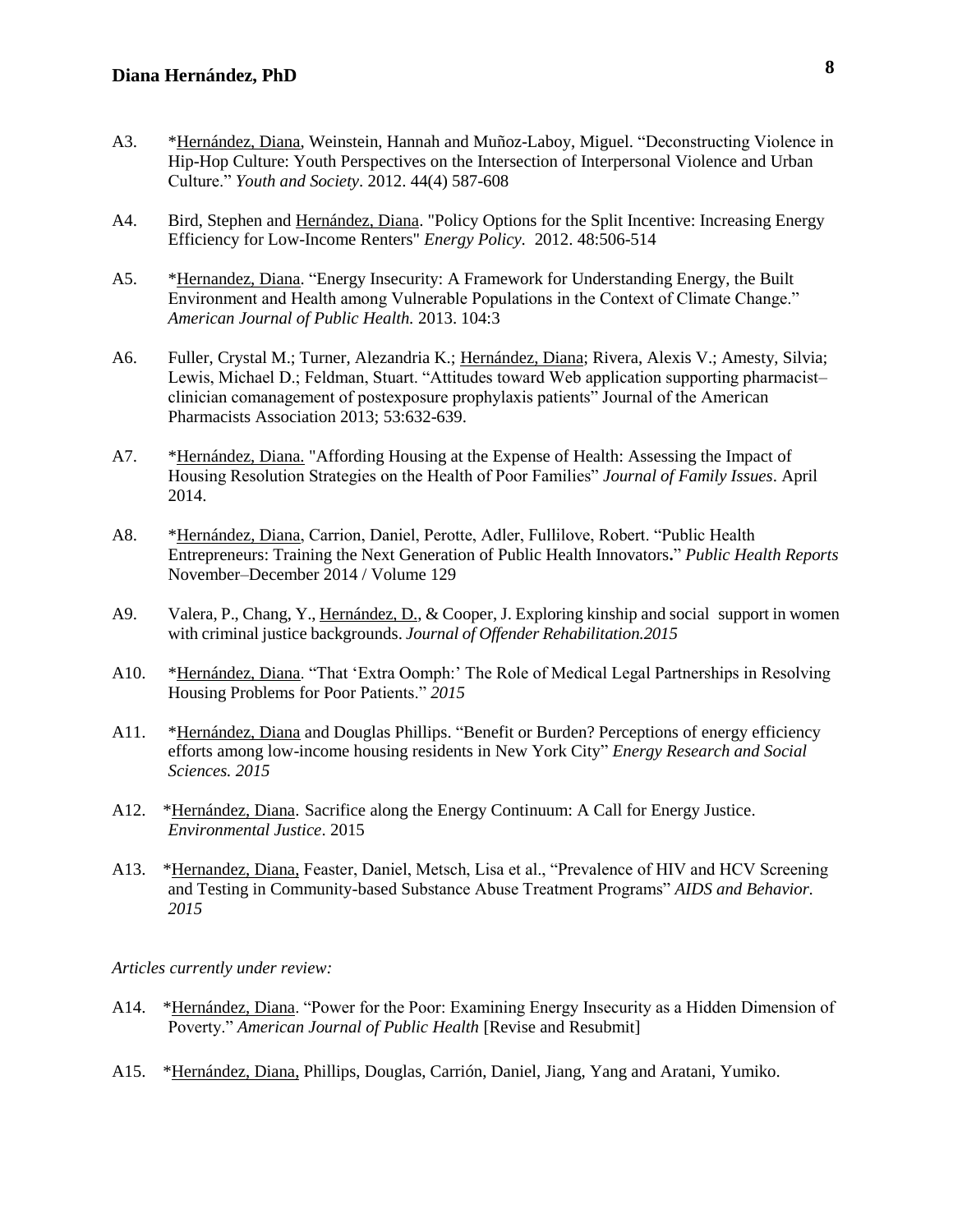"Housing Hardship and Energy Insecurity among Native Born and Immigrant Low-Income Families with Children in the United States" *Journal of Children and Poverty* [Revise and Resubmit]

- A16. Turner, Alezandria, Hernández, Diana, Fuller, Crystal et al., "Injection Drug Users and Post-Exposure Prophylaxis: Clinician Perspectives on Principles and Practice" *International Journal of Drug Policy [Under Review]*
- A17. Turner, Alezandria, Hernández, Diana, Rivera, Alexis; Amesty, Silvia; Fuller Lewis, Crystal. "Clinician Practices and Attitudes Toward Prescribing Post-Exposure Prophylaxis for HIV Prevention in New York City" *Health Services Research [Under Review]*

### **B. Book Chapters and Encyclopedia Entries**

- B1. Rivera Colón, Edgar, Muñoz-Laboy, Miguel, & Hernández, Diana. "Clean Sweeps & Social Control in Latino Bisexual Male Sex Markets in New York City" In *HIV Prevention with Latinos: Theory, Research, and Practice.* Edited by Kurt C. Organista. New York: Oxford Press. 2012
- B2. \*Hernandez, Diana Bhandakar, Mallika and Aidala, Angela. "Housing as HIV Prevention" *Encyclopedia of AIDS*. 2015.
- B3. \*Hernández, Diana, Maria Caban, and Robert Cordero. "An Alternative to Abyss: Harm Reduction Services as a Critical Institutional Tie." Book Chapter in Challenging Punishment edited by Samuel Roberts. 2015. New York: New Press.

## **C. Policy Briefs and Case Reports**

- C1. \*Hernández, Diana, Aratani, Yumiko and Jiang, Yang. "Energy Insecurity among Families with Children." New York: National Center for Children in Poverty. Columbia University Mailman School of Public Health 2014. [http://www.nccp.org/publications/pub\\_1086.html](http://www.nccp.org/publications/pub_1086.html)
- C2. \*Hernández, Diana. 2005. *"*Mediating Spatial Mismatch: A Case Study on Facilitating Job Access for Inner-City Residents through Suburban Employment" Bronx, NY: Job Access Center and Urban Scholars Program (also Master's Thesis).
- C3. Petitclerc, Amelie, Senter, Lindsay, Hernández, Diana, Topper, Shannon, Kwon, Mi Seon Olds, David and Brooks-Gunn, Jeanne. "Providing Services to High-Risk Mothers and Infants: A Qualitative Study of Nurses' Experiences in New York City's Targeted Citywide Initiative." Report to New York City Department of Health and Mental Hygiene. 2012
- C4. Ruiz, Francisco, Hernández, Diana, Rivera Colón, Edgar. 2011. "Atravez de Nuestros Ojos, Through Our Eyes: Promoting Health and Social Equity to Address HIV/AIDS among Latino Gay Men." Washington DC: National Alliance of State and Territorial AIDS Directors
- C5. \*Hernández, Diana and Villanueva, Angela. 2012. "Initiative on AIDS in Hispanic Communities: Evaluation Findings for Activities Related to Increasing Access and Presence of Latinos at the XIX International AIDS Conference." Washington, DC: Office of AIDS Research and Social Scientific Systems, Inc.

### **D. Multi-media Dissemination**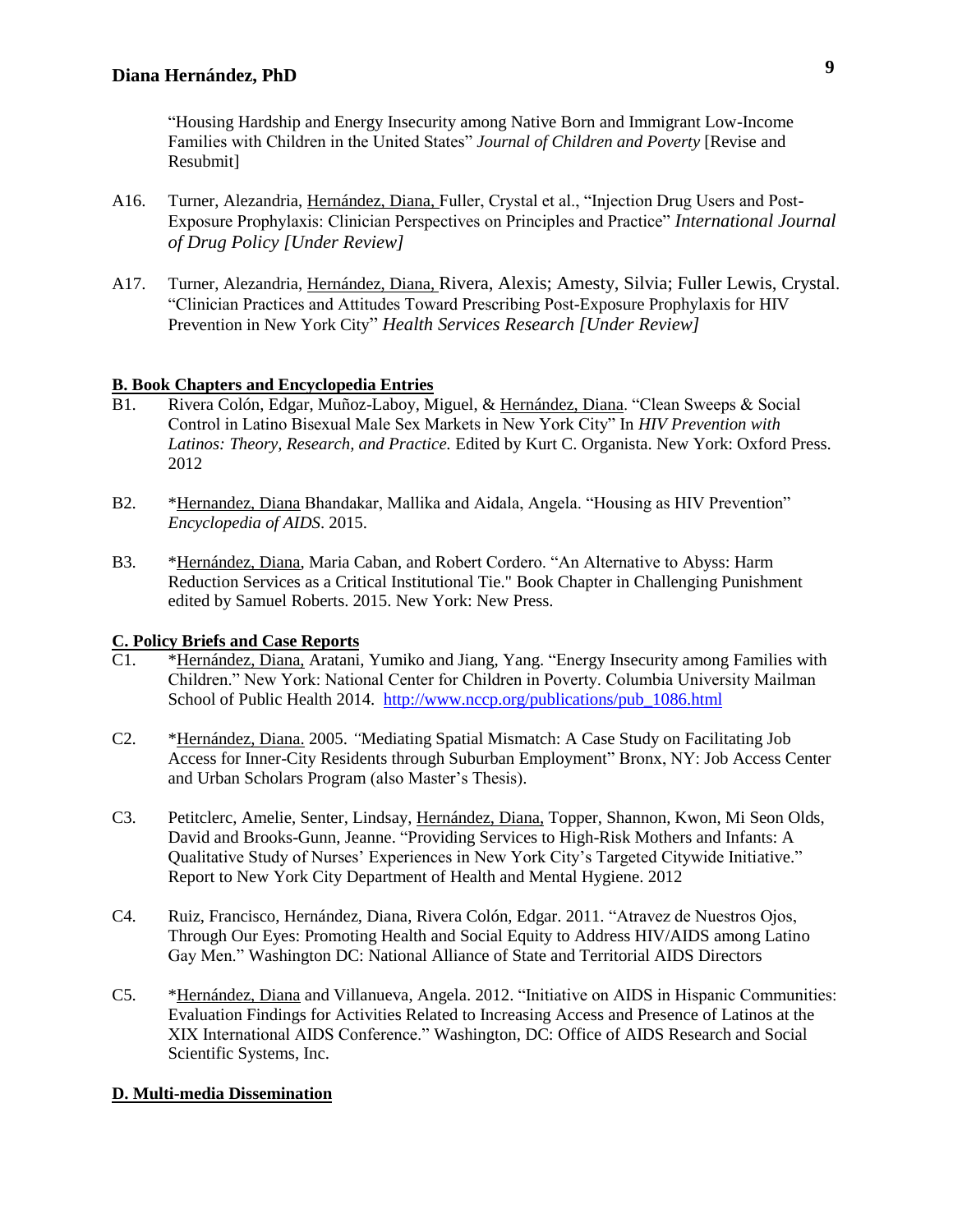- D1. Francisco Ruiz, Diana Hernández and Edgar Rivera Colon. "Atravez de Nuestros Ojos: A Video Report" 2011<http://www.youtube.com/user/NASTAD1992>
- D2. \*Hernández, Diana. "Latinas and HIV/AIDS: An Epidemic of Inequality" June 2012. Mobilizing Latino/Hispanic Communities for the XIX International AIDS Conference, National Latino AIDS Action Network. [http://nlaan.org/wp-content/uploads/2012/06/4June2012\\_newsletter.pdf](http://nlaan.org/wp-content/uploads/2012/06/4June2012_newsletter.pdf)
- D2. Hernández, Diana. "Energy Insecurity" 201[3 http://vimeo.com/68167299](http://vimeo.com/68167299) *Mailman School faculty member Diana Hernández discusses a framework for understanding energy, the built environment, and health among vulnerable populations in the context of climate change.*
- D3. Hernández, Diana. "Facilitating Focus Groups" 2013 <http://www.lowernysphtc.org/content/facilitating-focus-groups> *Produced and starred in methods-related training aid on conducting focus groups*

#### **E. Works in Progress**

- E1. \*Hernández, Diana and Phillips, Douglas. "Energy Insecurity and Its Pathways to Stress" *Health and Place.*
- E2. \*Hernández, Diana, Fernández, Yohansa, Torres-Cardona, Francisco, Castellon, Pedro C., Vargas-Vidot, Jose, Miranda de León, Sandra, Feaster, Daniel, Schackman, Bruce, Rodriguez, Allan, Santana, Jorge and Metsch, Lisa. "Understanding Drug Use and The HIV Cascade of Care in San Juan, Puerto Rico." *AIDS Care*
- E3. \*Hernández, Diana, Fernandez, Christina, Suglia, Shakira, Aratani, Yumiko. "Fragile Families and Energy Insecurity." Target Journal: *Journal of Health and Social Behavior*
- E4. Fernandez, Christina, Hernández, Diana, Suglia, Shakira, Aratani, Yumiko, et al. "Food and Energy Insecurity: Fragile Families Longitudinal Analysis" Target Journal: *Pediatrics*
- E5. \*Hernández, Diana, Carrión, Daniel, Ekono, Mercedes, Brooks-Gunn, Jeanne and Aratani, Yumiko. "Repositioning Public Housing to Maximize Health and Educational Outcomes for the Next Generation through HUD's Rental Assistance Demonstration." Target Journal: *Housing Policy Debate*
- E6. \*Hernández, Diana, et al. Citizen Science and Policy reform- narrative account of a Bonnie's personal experience in documenting the evidence to motivate the passage of clean heat laws. Target Journal: *Environmental Health Perspectives*
- E7. \*Hernández, Diana, et al. Main results paper of the study related to changes in BC levels across the two heating seasons. Target Journal: *Journal of Urban Health*
- E8. \*Hernández, Diana, et al. Secondary impacts- temperature and humidity/ thermal comfort, displacement and health. Target Journal: *[Journal of Exposure Science and Environmental](http://search.ebscohost.com/login.aspx?direct=true&db=byh&jid=1HO8&site=ehost-live)  [Epidemiology](http://search.ebscohost.com/login.aspx?direct=true&db=byh&jid=1HO8&site=ehost-live)*
- E9. \*Hernández, Diana, Fernandez, Yohansa, Castellon, Paco, Lisa Metsch, et al., "HIV, substance use and linkage to care from the Drug User's Perspective." Target Journal: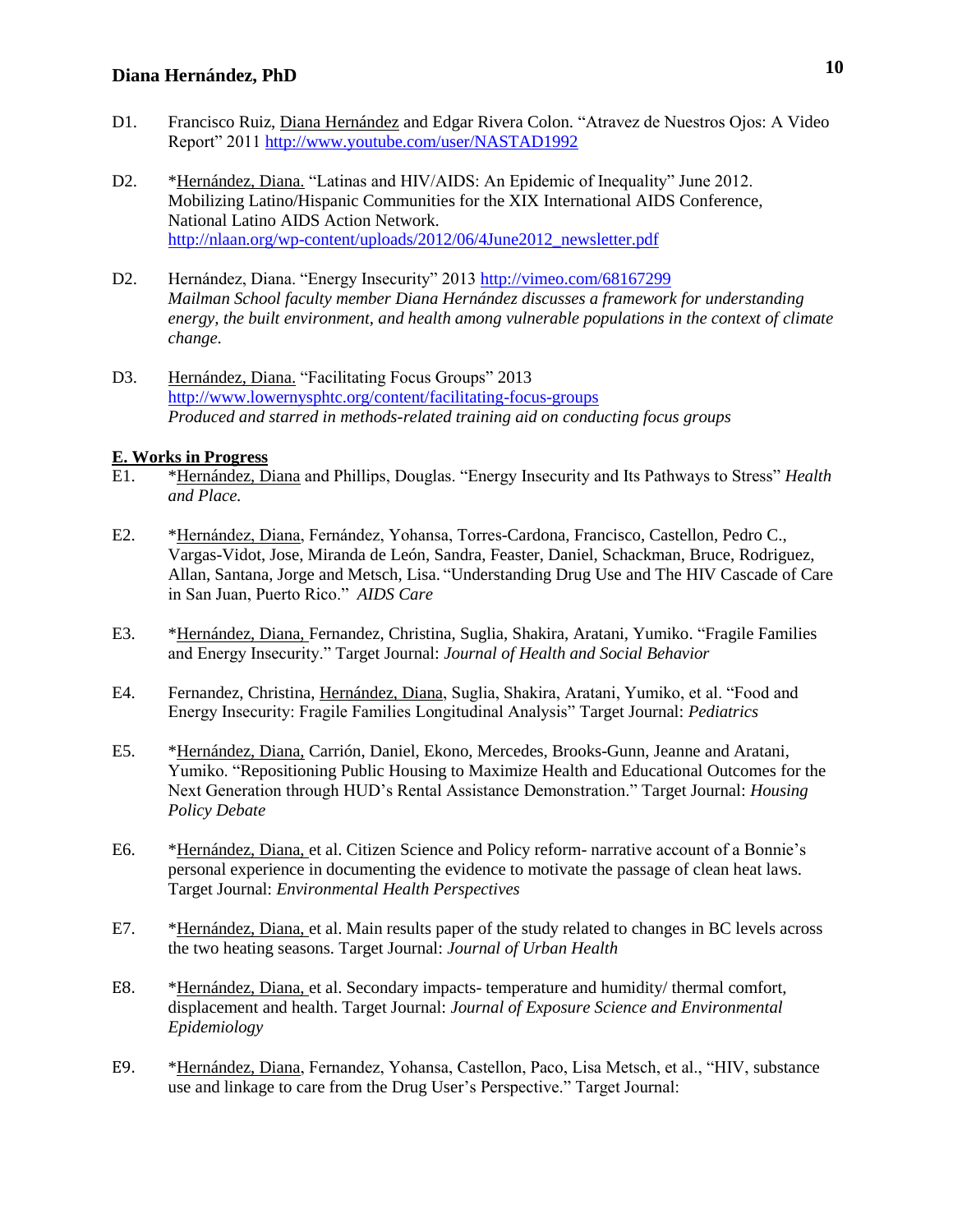- E10. Geller, Amanda, Valera, Pamela, Hatzenbueler, Mark, Roberts, Samuel, Hernández, Diana, Colgrove James, Davis, Chelsea, Fuller, Crystal, Drucker, Ernest, Metsch, Lisa. *A Public Health Lens on Incarceration*. Target Journal: Millbank Quarterly.
- E11. Estrada-Martinez, Lorena, Hernández, Diana, Duran, Robert, Rios, Victor, Zambrana Ruth. "Violence and Latino Youth: A Systematic Review" Target Journal: *Annual Review of Public Health*
- E12. Evans, Dave, Hernández, Diana, Chang, David, Newman Dotson, Ogonnaya and Shepard, Peggy. Emergency Preparedness and Public Housing: Lessons Learned from Sandy.
- E13. \*Hernández, Diana; Rivera, Alexis; Fuller Lewis, Crystal; Muennig, Peter; "Energy Insecurity: A community Perspective" Target Journal: *Journal of Epidemiology and Community Health*

### **Media Coverage**:

Amidst bitter cold and rising energy costs, new concerns about energy insecurity [http://www.eurekalert.org/pub\\_releases/2014-02/cums-abc021314.php](http://www.eurekalert.org/pub_releases/2014-02/cums-abc021314.php)

"Cold winter focuses attention on new 'energy crisis:' Researchers find large part of population spends too much on energy" by Mark Huffman <http://www.consumeraffairs.com/news/cold-winter-focuses-attention-on-new-energy-crisis-022014.html>

"Energy insecurity new concerns during cold snap" by Marie Singer: <http://www.marketbusinessnews.com/energy-insecurity-new-concerns-cold-snap/12333>

#### **PRESENTATIONS**

"Skin Tone, Life Chances and Mental Health among African Americans" Poster-board presented at CIC-SROP Colloquium, University of Illinois at Chicago, August 2001

"Missing Link: Phenotype, Life Chances and Mental Health among Racial/Ethnic Minorities" Roundtable at CIC Colloquium, University of Michigan- Ann Arbor, August 2001

"Skin Deep Differences: The Black and Latino Experience" Paper presented at NIMH-COR Annual Conference, University of Minnesota, October 2002

"Skin Tone and the Second Generation" Paper presented at Honor's Week Colloquium, Hunter College, April 2002

"Phenotype and Ethnicity: Effects on the Identity of Blacks and Latinos" Paper presented at Annual Psychology Conference, Hunter College, October 2002

"Latino Studies Program: History and Future" Panelist at Café Con Leche Lecture Series, Cornell University, November 2003

"How Do You Fare?: Client Evaluations of Service, Expectations and Barriers to Employment" Presentation at Urban Scholars Program Final Reception, Cornell Club, New York, N Y and Briefing at Job Access Center, Bronx, NY August 2003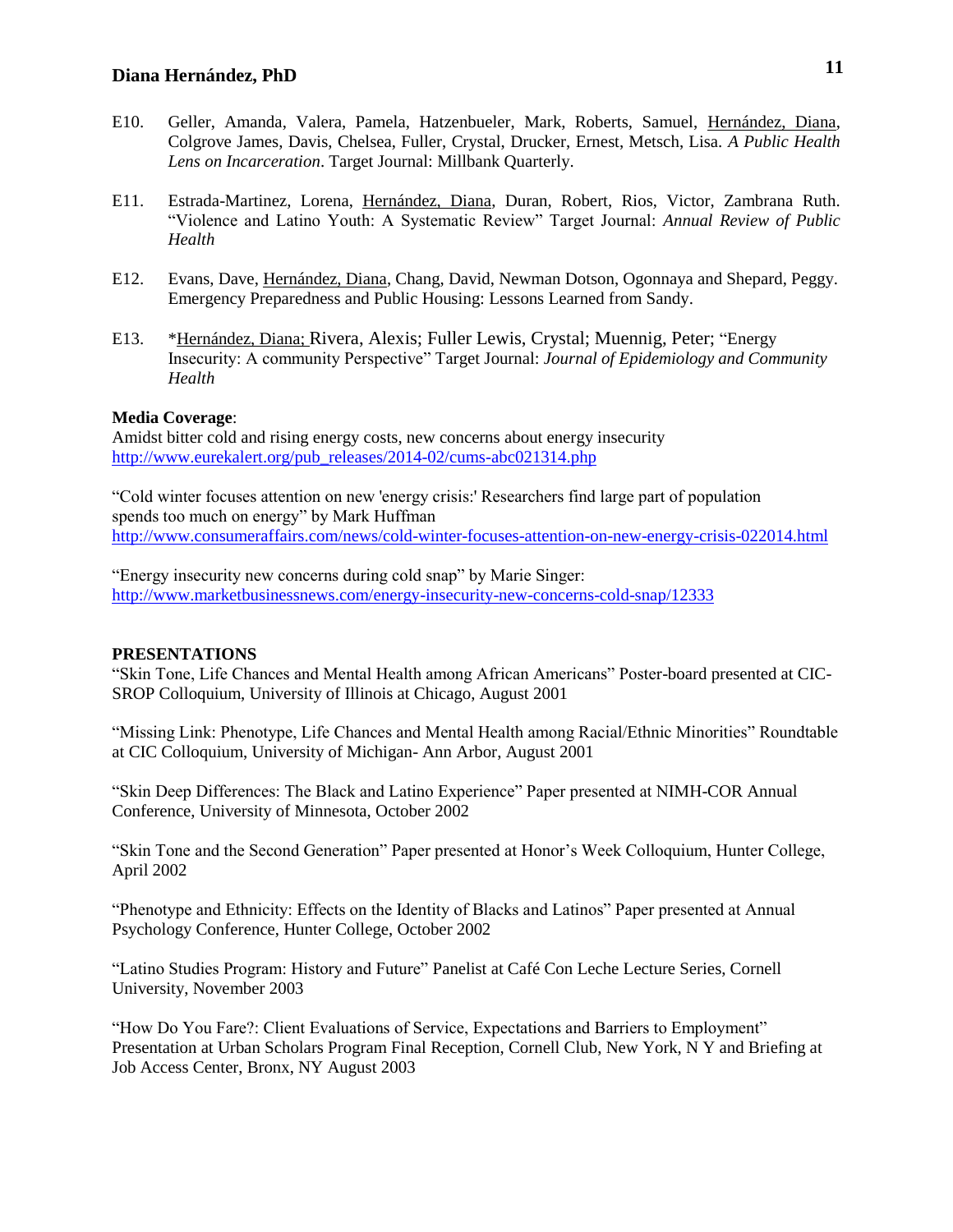"Hispanic vs. Latino: Semantics of Symbolism" Guest Speaker at Café Con Leche Lecture Series, Cornell University, November 2004

"Occupational Mismatch, Urban Poverty and Community Based Organizations." Paper presented at Urban Scholars Program Graduate Panel, Cornell University, August 2005

"Commonalities, Competition and Linked Fate: Exploring Trends in Latino Incorporation and Race Relations in Emerging and Established Immigrant Receiving Areas in the United States" Paper Presented at American Sociological Association Annual Meeting, Race and Ethnicity Roundtable, August 2007.

"Litigating Health Risks: On Using Legal Strategies to Address Housing and Neighborhood Health Risks" Related Papers Presented at:

- Teaching Qualitative Methods Conf., University of Wisconsin- Madison May 2006
- Mathematica Policy Research, Inc, Cambridge, MA July 2007
- American Sociological Association, Law and Society Roundtable August 2007
- Sociology Graduate Student Mini-Conference, Cornell University October 2007
- Medical Legal Partnership Annual Conference, Kansas City, MO March 2008
- Inter-Ivy Sociology Symposium, Brown University April 2008
- Law and Society Association, Denver, CO May 2008
- American Bar Foundation, Chicago, IL February 2009

"Beyond Down-Low: Conceptualizing a Low-Profile Status of Latino Bisexual Men." Working Paper Presented at Eastern Sociological Society Annual Conference, Boston, MA. March 2010

"Low-Profile Latinos: Immigration, Marginalization and HIV Risk among Latino Gay and Bisexual Men." Invited talk given at the Columbia Population Research Council, Columbia University and the American Bar Foundation. January 2012.

"Challenges of Immigration for Latino Gay Men in the Realm for HIV" American Public Health Association Annual Meeting October 2012

"Qualitative methods of assessing sexual behavior and risk" Division of Gender, Sexuality, & Health, HIV Center, Columbia University. February 2013

"Evaluation Results of a Bronx-Based Harm Reduction Organization: An Alternative Institution to Criminal Justice or Abyss." Fifth Annual Health Disparities Conference at Teachers College, Columbia University. March 2013.

"Power for the Poor: Examining Energy Insecurity as a Hidden Dimension of Poverty." Fifth Annual Health Disparities Conference at Teachers College, Columbia University. March 2013.

Invited Panelist, "Feedback: Medical Metrics in Architecture" at the HEALTH: Present Predicaments in Architecture and Urban Planning Conference, University of Michigan September 2013.

"An Alternative to Abyss: Harm Reduction as a Critical Institutional Tie" Oral Presentation on the Families in the Struggle: Building and Fortifying Communities Panel of the Challenging Punishment Conference: Race, the People's Health, and the War on Drugs. October 2013.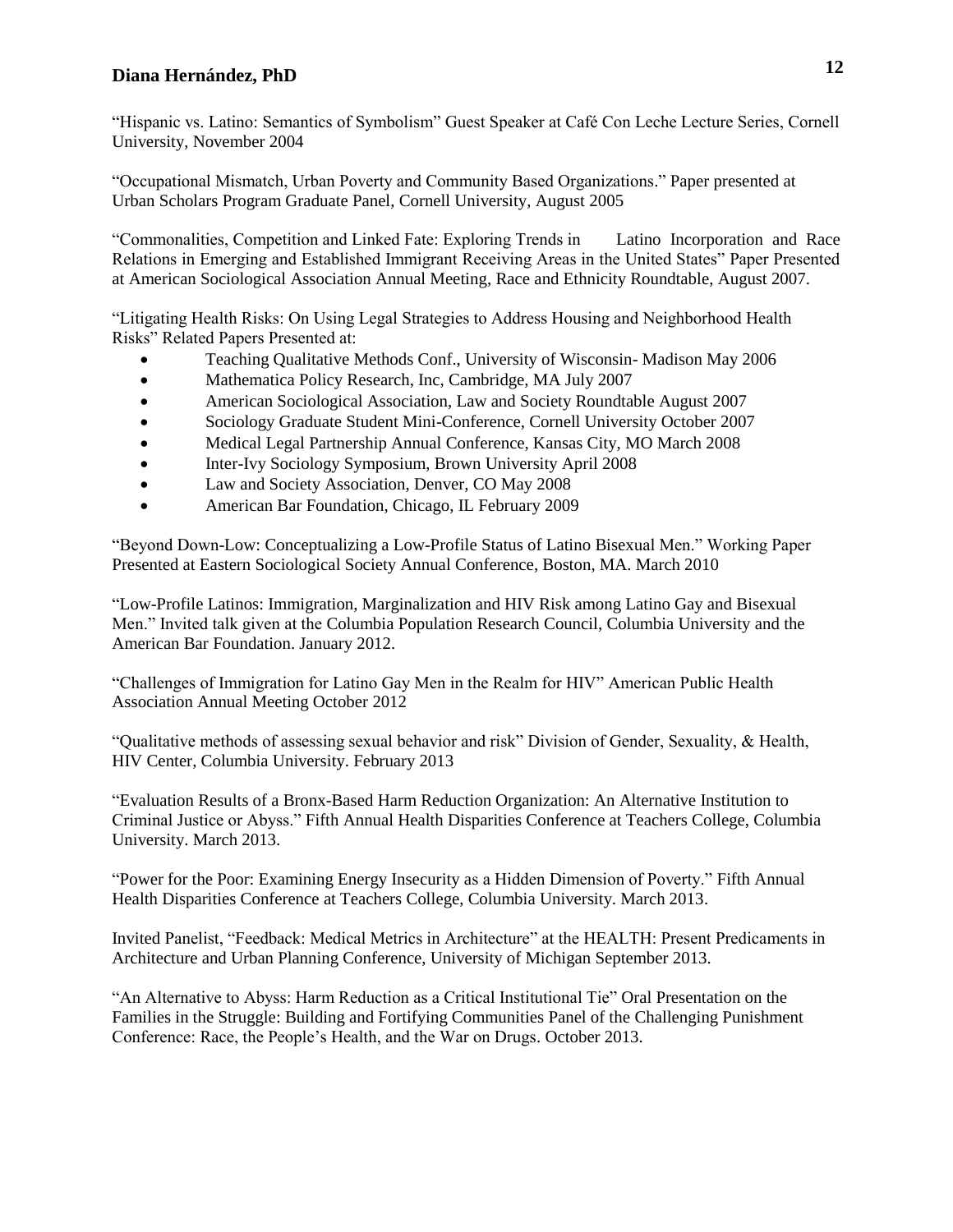"From Insecurity to Inclusion: Exploring Pathways to Improved Energy and Environmental Policy" Oral Presentation at the Translating Research to Policy: Stakeholder Briefing co-sponsored by the Columbia Center for Children's Environmental Health and WE ACT for Environmental Justice. October 2013.

"Up in Smoke No More: Assessing the Impact of Clean Heat Policies in Northern Manhattan Residential Buildings" Oral Presentation at the NIEHS Center for Environmental Health in Northern Manhattan, October 2013

"Power for the People: Examining Energy Insecurity as a Hidden Dimension of Risk among Vulnerable Populations." Oral Presentation, Spirit of 1848 Caucus on "The Politics of Global Climate Change: Social Justice, Sustainable Economies & Ecologies, and Health Equity" American Public Health Association Annual Conference Boston, MA November 2013.

Moderator, Sustainable Design Panel, Sustainable Energy and Design Conference sponsored by the Center for Sustainable Energy at Bronx Community College. November 2013.

"Energy Insecurity: A Hidden Dimension of Disease and Disadvantage" co-sponsored by Food Policy and Obesity Prevention and Greater Community Reach, Mailman School of Public Health Columbia University. November 2013

"On the Continuum from Scholarship to Service: Addressing Health Disparities In Situ" for the Opening Doors Health Disparities Research Training Program, Drexel University. Nov. 2013.

"Affording Housing at the Expense of Health" Guest lecture for a graduate level course entitled, Historical and Contemporary Issues in Social Justice. Drexel University November 2013

Invited Panelist, Professors of Color Luncheon sponsored by the Black Latino Student Caucus, Mailman School of Public Health Columbia University. November 2013

"Energy Insecurity: A Hidden Dimension of Disease and Disadvantage. Social Determinants of Health Lecture Series. University of Puerto Rico. December 2013.

Guest Lecturer, "Moderating Focus Groups" Training webinar for the New York City-Long Island-Lower Tri-County Public Health Training Center. February 2014.

Invited Panelist, Energy Efficiency in Urban Environments: The Duality of Local & Global Perspectives, Student for Environmental Action, March 2014

Guest Lecturer, [Public Health Entrepreneurship: Translating Housing Research into a Real Estate](http://www.mailman.columbia.edu/students/student-life/student-digest/display?site=sdigest&event_id=14138)  [Enterprise,](http://www.mailman.columbia.edu/students/student-life/student-digest/display?site=sdigest&event_id=14138) Drexel University March 2014

Featured Speaker, 6th Annual Health Disparities Conference, Teacher's College, Columbia University. "Energy Insecurity: A Framework for Understanding Energy, Housing Risks, the Built Environment, and Health among Low-Income Vulnerable Populations" March 2014

Invited Panelist, "I'm a Bronx Girl First and Foremost" TRIO Pre-Collegiate Programs Career Day Panel. Bronx Community College. March 2014.

Featured Speaker, Health Equity Conference to Focus on Vulnerable Populations, Binghamton University. April 2014